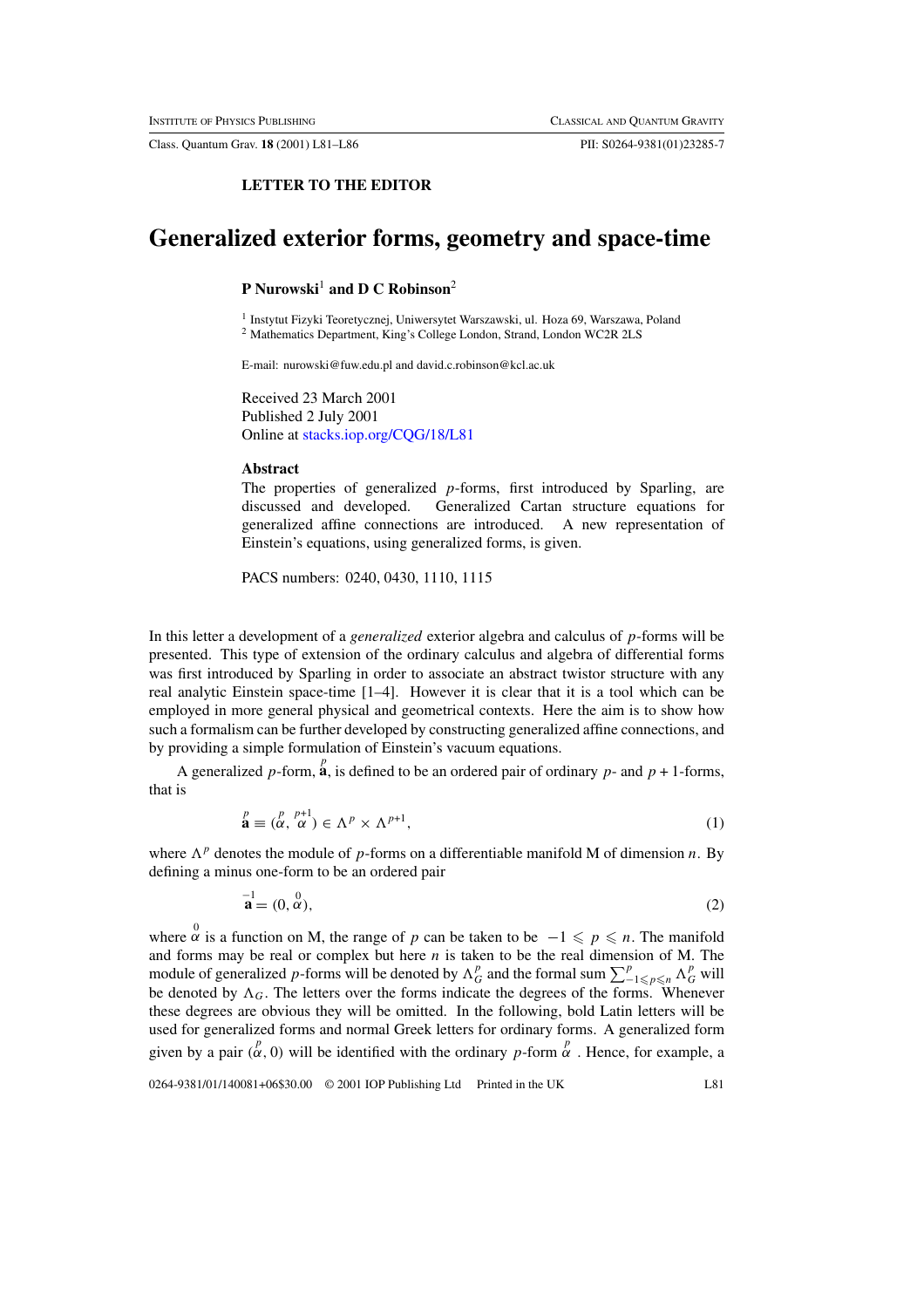function on M will be identified with the generalized 0-form  $(\alpha, 0)$  while the pair  $(0, \alpha)$  defines a generalized minus one-form.

If  $\mathbf{a} \equiv (\alpha, \alpha)^{p+1}$  and  $\mathbf{b} \equiv (\beta, \beta)$ , then the *(left)* generalized exterior product, q q+1  $\wedge$ :  $\Lambda_G^p \times \Lambda_G^q \to \Lambda_G^{p+q}$ , and the *(left)* generalized exterior derivative, d:  $\Lambda_G^p \to \Lambda_G^{p+1}$ , are defined to be:

$$
\stackrel{p}{\mathbf{a}} \wedge \stackrel{q}{\mathbf{b}} \equiv (\stackrel{p}{\alpha} \wedge \stackrel{q}{\beta}, \stackrel{p}{\alpha} \wedge \stackrel{q+1}{\beta} + (-1)^q \stackrel{p+1}{\alpha} \wedge \stackrel{q}{\beta})
$$
(3)

and

$$
d\stackrel{p}{\mathbf{a}} \equiv (d\stackrel{p}{\alpha} + (-1)^{p+1}k\stackrel{p+1}{\alpha}, d\stackrel{p+1}{\alpha}), \tag{4}
$$

where k is a constant which, in the following, is assumed to be non-zero. It should be noted that it follows that

$$
\mathbf{a}^{-1} \wedge \mathbf{b}^{-1} = (0,0). \tag{5}
$$

These exterior products and derivatives of generalized forms can easily be shown to satisfy the standard rules of exterior algebra and calculus. This exterior product is associative and distributive. If **a** and **b** are generalized  $p$ -forms and  $q$ -forms respectively, then  $\mathbf{a} \wedge \mathbf{b} = (-1)^{pq} \mathbf{b} \wedge \mathbf{a}$ . The exterior derivative is an anti-derivation from p-forms to  $(p + 1)$ -forms, that is  $d(\mathbf{a} \wedge \mathbf{b}) = d\mathbf{a} \wedge \mathbf{b} + (-1)^p \mathbf{a} \wedge d\mathbf{b}$ . Furthermore,  $d^2 = 0$ .

In Sparling's original use of minus one-forms his approach was to add to ordinary forms a form of degree minus one,  $\zeta$  say, which satisfied all the basic standard rules of exterior algebra and calculus, together with the condition that  $d \zeta$  was constant. The rules for exterior multiplication and exterior differentiation presented above, follow when the generalized pform  $\mathbf{a} = \begin{pmatrix} p & p+1 \\ \alpha & \alpha \end{pmatrix}$ , is identified with  $\alpha \begin{pmatrix} p & p+1 \\ \alpha & \alpha \end{pmatrix}$ , with  $d\zeta = k$ , and then such expressions are added, multiplied and differentiated by using the ordinary rules of exterior algebra and calculus $3$ .

The following generalized Poincaré lemma holds. Let  $\mathbf{a}^p \equiv (\alpha, \alpha)^{p+1}$  be a closed generalized *p*-form, so that  $d\mathbf{a} = 0$ . Then,

- (a)  $d \mathbf{a}^{-1} = 0$  if and only if  $\mathbf{a}^{-1} = (0, 0)$ ,
- (b) in any simply connected neighbourhood of any point of M,
	- 1. d  $\mathbf{a} = 0$  if and only if there exist ordinary 0-forms  $\beta$  such that  $\mathbf{a} = (\beta, k^{-1}d \beta)$  or  $\mathbf{a} = \mathbf{d}^{-1} \mathbf{b}$ , where  $\mathbf{b} = (0, k^{-1} \stackrel{0}{\beta})$ .
	- 2. d  $\mathbf{a}^p = 0, 1 \leq p \leq n$ , if and only if there exist ordinary  $(p-1)$  and p-forms  $\stackrel{p-1}{\beta}$  and  $\stackrel{p}{\beta}$  such that  $\stackrel{p}{\mathbf{a}} = (\mathbf{d} \stackrel{p-1}{\beta} + (-1)^p k \stackrel{p}{\beta}, \mathbf{d} \stackrel{p}{\beta})$ . Hence  $\stackrel{p}{\mathbf{a}} = \mathbf{d} \stackrel{p-1}{\mathbf{b}}$ , where  $\stackrel{p-1}{\mathbf{b}} = (\stackrel{p-1}{\beta}, \stackrel{p}{\beta})$ .

Next consider Lie groups and Lie algebras and let  $G = Gl(n)$  or one of its sub-groups. In the present context it is natural to associate with G the semi-direct product of G and the Lie algebra of G (viewed as an additive abelian group). Define the (associated) Lie group **G** by

$$
\mathbf{G} = \{ \mathbf{a} \mid \mathbf{a} = \alpha(1, A) \},\
$$
  
\n
$$
\alpha(1, A) \equiv (\alpha, 0) \land (1, A) = (\alpha, \alpha A),
$$
\n(6)

<sup>3</sup> Similarly rules for *right* exterior multiplication and *right* exterior derivatives can be obtained by identifying a generalized p-form  $\mathbf{a}^p = \begin{pmatrix} p & p+1 \\ \alpha & \alpha \end{pmatrix}$  with  $\alpha + \zeta \wedge \alpha^{p+1}$ . The resulting *right* algebra is isomorphic to the *left* exterior algebra and the isomorphism can be used to identify the calculi. It is the *left* exterior algebra and the associated exterior calculus which is always used in this article.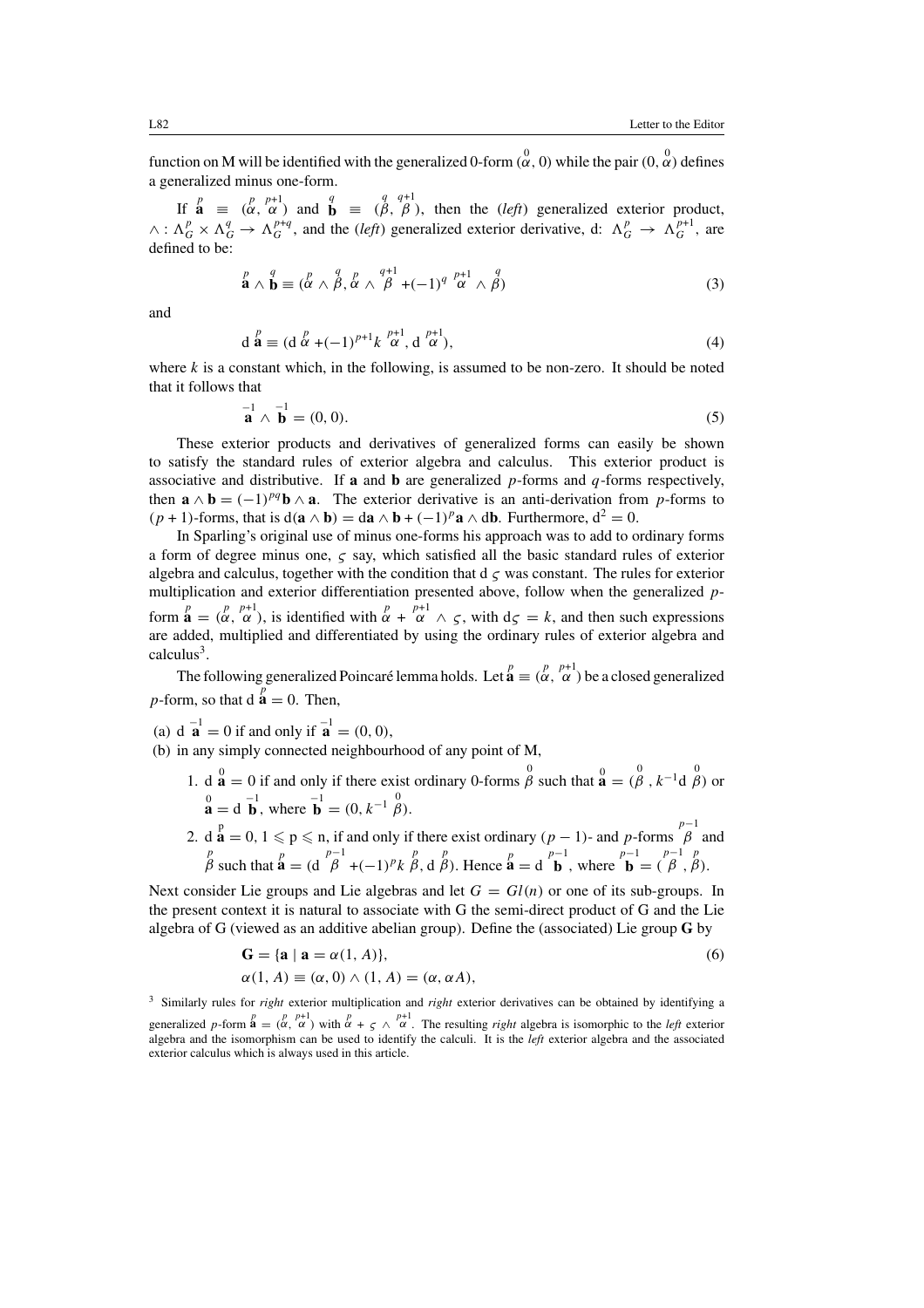where **a** is a generalized 0-form,  $\alpha$  belongs to the Lie group G (GL(n) or a subgroup), with identity 1, and A is an ordinary 1-form with values in the Lie algebra of G. The product of two elements of **G***,*  $\mathbf{a} = \alpha(1, A)$  and  $\mathbf{b} = \beta(1, B)$  is given by the above rules for left exterior multiplication, and is  $ab = \alpha \beta (1, B + \beta^{-1} A \beta)$ . The inverse of **a** is  $a^{-1} = \alpha^{-1}(1, -\alpha A \alpha^{-1})$ and the identity is(1, 0), where 0 is the zero 1-form. Right fundamental 1-forms **r** are formally defined to be forms of the type

$$
da \wedge a^{-1} = (d\alpha \wedge \alpha^{-1} - k\alpha A\alpha^{-1}, \alpha [dA + kA \wedge A]\alpha^{-1}), \qquad (7)
$$

and satisfy the Maurer–Cartan equation

$$
dr - r \wedge r = 0. \tag{8}
$$

Similarly left fundamental 1-forms **l** are formally defined by

 $\mathbf{a}^{-1} \wedge d\mathbf{a} = (\alpha^{-1} d\alpha - kA, dA - kA \wedge A + \alpha^{-1} d\alpha \wedge A + A \wedge \alpha^{-1} d\alpha).$  (9)

When  $k$  is non-zero  $l$  can be neatly written in the form

$$
\mathbf{l} = (\lambda, -k^{-1}[\mathrm{d}\lambda + \lambda \wedge \lambda]),
$$
  
\n
$$
\lambda = \alpha^{-1}\mathrm{d}\alpha - kA,
$$
\n(10)

and **l** satisfies the Maurer–Cartan equation

$$
dl + l \wedge l = 0. \tag{11}
$$

Next, in order to construct generalized Cartan structure equations for generalized connection and curvature forms on M, a generalized moving co-frame of 1-forms,  $\mathbf{e}^a = (\theta^a, -\Theta^a)$ , and a generalized Lie algebra valued 1-form  $\Gamma^a_b = (\omega^a_b, -\Omega^a_b)$  are introduced. When the aim is to identify the latter as a generalized affine connection the Lie algebra corresponding to the generalized structure group, **G,** is gl(n) or a sub-algebra. The lower case Latin indices range and sum over 1 to  $n$ . It will be convenient to use covariant exterior derivatives and the generalized covariant exterior derivative is denoted by **D**. The first generalized Cartan structure equation is given by

$$
\mathbf{T}^a = \mathbf{D} \mathbf{e}^a \equiv \mathrm{d} \mathbf{e}^a - \mathbf{e}^b \wedge \Gamma_b^a. \tag{12}
$$

The generalized torsion, the 2-form  $\mathbf{T}^a$ , is in fact given by

 $\mathbf{T}^{a} = (\mathrm{d}\theta^{a} - \theta^{b} \wedge \omega_{b}^{a} - k\Theta^{a}, -D\Theta^{a} + \theta^{b} \wedge \Omega_{b}^{a}),$ 

where

$$
D\Theta^a = d\Theta^a + \Theta^b \wedge \omega_b^a. \tag{13}
$$

Here D denotes an ordinary covariant exterior derivative. The second generalized Cartan structure equation is given by

$$
\mathbf{F}_b^a = \mathrm{d}\Gamma_b^a + \Gamma_c^a \wedge \Gamma_b^c,\tag{14}
$$

where  $\mathbf{F}_{b}^{a}$  is the generalized curvature of  $\Gamma_{b}^{a}$ . A short computation shows that

$$
\mathbf{F}_b^a = (\mathrm{d}\omega_b^a + \omega_c^a \wedge \omega_b^c - k\Omega_b^a, -D\Omega_b^a),
$$

where

$$
D\Omega_b^a = d\Omega_b^a + \Omega_b^c \wedge \omega_c^a - \Omega_c^a \wedge \omega_b^c. \tag{15}
$$

When  $\theta^a$  is a co-frame on M, and  $\omega_b^a$  are connection 1-forms with torsion  $k\Theta^a$  and curvature  $k\Omega_b^a$ , the ordinary Cartan structure equations

$$
d\theta^{a} - \theta^{b} \wedge \omega_{b}^{a} = k\Theta^{a},
$$
  
\n
$$
d\omega_{b}^{a} + \omega_{c}^{a} \wedge \omega_{b}^{c} = k\Omega_{b}^{a},
$$
\n(16)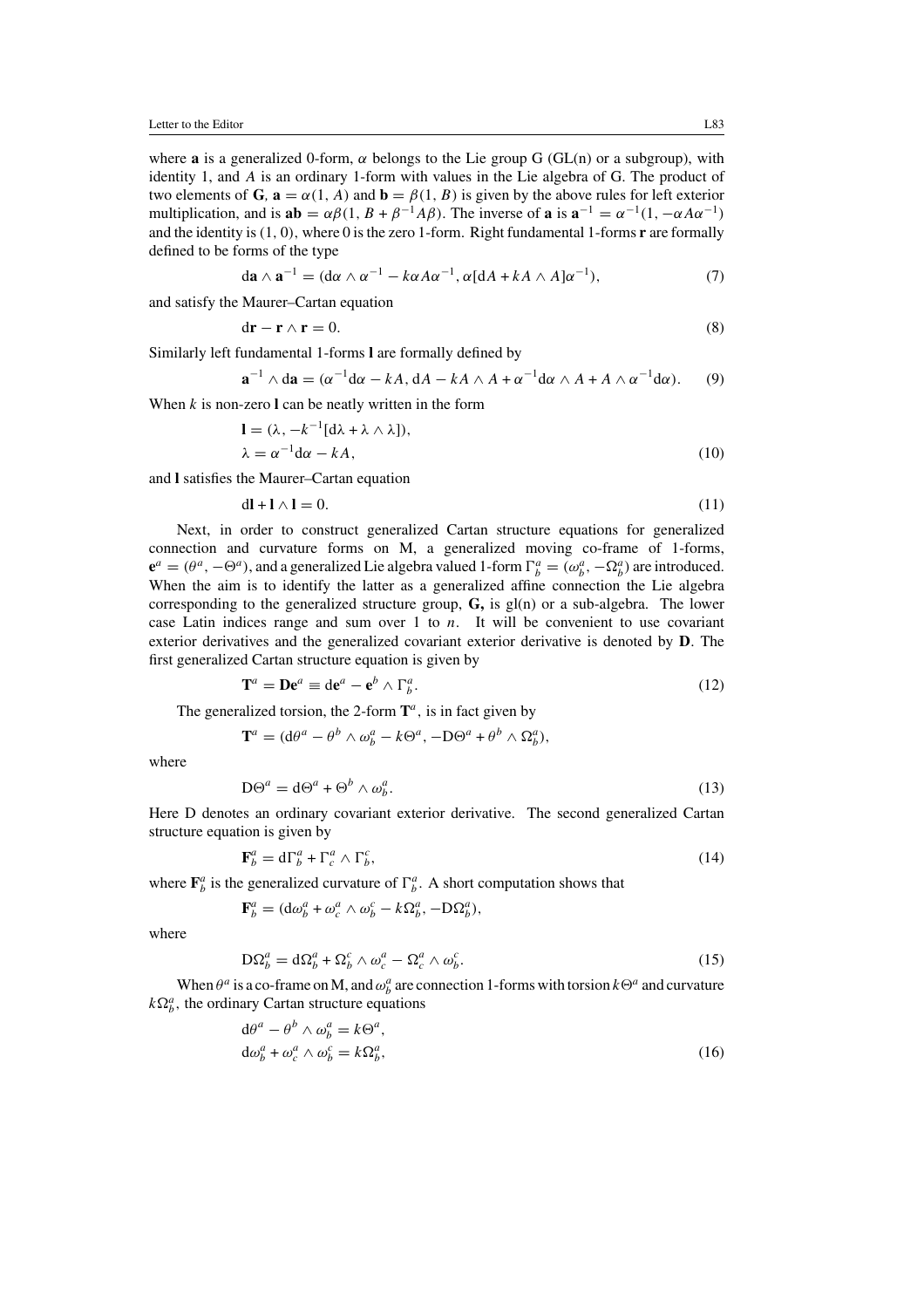and the ordinary Bianchi identities

$$
D\Theta^a = \theta^b \wedge \Omega_b^a,
$$
  
\n
$$
D\Omega_b^a = 0,
$$
\n(17)

are equivalent to the two equations for generalized forms:

$$
\mathbf{De}^a = 0,\tag{18}
$$
\n
$$
\mathbf{F}_b^a = 0.\tag{19}
$$

Hence the ordinary Cartan structure equations for an affine connection are satisfied if and only if equations (17) and (18) are satisfied, that is the generalized affine connection is 'flat' and hence

$$
\mathbf{e}^a = (\mathbf{b}^{-1})^a_b \mathbf{d} \mathbf{x}^b, \n\Gamma^a_b = (\mathbf{b}^{-1})^a_c \mathbf{d}(\mathbf{b})^c_b,
$$
\n(20)

where  $\mathbf{x}^b$  are generalized 0-forms and  $\mathbf{b}_b^a = \beta_c^a(\delta_b^c, B_b^a)$  is a generalized 0-form with values in the Lie group G. Here  $\beta_b^a$  has values in GL(n) (or the appropriate sub-group) and  $B_b^a$  has values in the corresponding Lie algebra.

Generalized gauge transformations are determined by generalized 0-forms on M with values in the Lie group **G**. The gauge transformations determined by an element of **G**,  $\mathbf{a}_{b}^{a} = \alpha_{c}^{a} (\delta_{b}^{c}, A_{b}^{c})$ , are given, for the generalized forms, by

$$
\mathbf{e}^{a} \rightarrow (\mathbf{a}^{-1})^{a}_{b} \mathbf{e}^{b},
$$
\n
$$
\Gamma^{a}_{b} \rightarrow (\mathbf{a}^{-1})^{a}_{c} d\mathbf{a}^{c}_{b} + (\mathbf{a}^{-1})^{a}_{c} \Gamma^{c}_{d} \mathbf{a}^{d}_{b},
$$
\n
$$
\mathbf{D} \mathbf{e}^{a} \rightarrow (\mathbf{a}^{-1})^{a}_{b} \mathbf{D} \mathbf{e}^{b},
$$
\n
$$
\mathbf{F}^{a}_{b} \rightarrow (\mathbf{a}^{-1})^{a}_{c} \mathbf{F}^{c}_{d} \mathbf{a}^{d}_{b}
$$
\n(21)

These are equivalent to the following transformations of the ordinary forms

$$
\theta^{a} \rightarrow (\alpha^{-1})^{a}_{b} \theta^{b},
$$
\n
$$
\omega_{b}^{a} \rightarrow (\alpha^{-1})^{a}_{c} d\alpha_{b}^{c} + (\alpha^{-1})^{a}_{c} \omega_{a}^{c} \alpha_{b}^{d} - k A_{b}^{a} \equiv \varpi_{b}^{a} - k A_{b}^{a},
$$
\n
$$
\Theta^{a} \rightarrow (\alpha^{-1})^{a}_{b} [\Theta^{b} - \alpha_{c}^{b} A_{d}^{c} (\alpha^{-1})^{d} \wedge \theta^{e}],
$$
\n
$$
\Omega_{b}^{a} \rightarrow (\alpha^{-1})^{a}_{c} \Omega_{d}^{c} \alpha_{b}^{d} - \mathcal{D}_{\varpi} A_{b}^{a} + k A_{c}^{a} \wedge A_{b}^{c},
$$
\n(22)

where  $D_{\varpi}$  denotes the covariant exterior derivative with respect to  $\varpi_b^a = (\alpha^{-1})_c^a \mathrm{d} \alpha_b^c + (\alpha^{-1})_c^a \omega_{\mathrm{d}}^c \alpha_b^d.$ 

These formulae show how the affine structure is encoded and the formalism provides a unifying framework for different affine connections. A simple application is provided by the following result.

**Proposition 1.** *Let a metric on M have line element*

$$
ds^2 = \eta_{ab}\theta^a \otimes \theta^b,\tag{23}
$$

*where*  $\eta_{ab} = \eta_{ba}$  *are the components of the metric with respect to the co-frame*  $\theta^a$ *, are constant.* Let  $\omega_b^a = \omega_{bc}^a \theta^c$  be a general connection with torsion  $\Theta^a = \frac{1}{2} \Theta_{bc}^a \theta^b \wedge \theta^c$ ,  $\Theta_{bc}^a = -\Theta_{cb}^a$ , and let  $A_{ab} = A_{abc}\theta^c$ . *Then, if in the above generalized gauge transformations*  $\alpha_b^a = \delta_b^a$ , *and if*  $A_{(ab)} = k^{-1}\omega_{(ab)}$ , the transformed ordinary connection is metric. If, in addition,  $A_{[ab]} = \{1/2[\Theta_{cab} - \Theta_{bca} - \Theta_{abc}] + k^{-1}\omega_{(ac)b} - k^{-1}\omega_{(bc)a}\}\theta^c$ , the transformed ordinary *connection is also torsion free, and hence is the Levi-Civita connection of the metric.*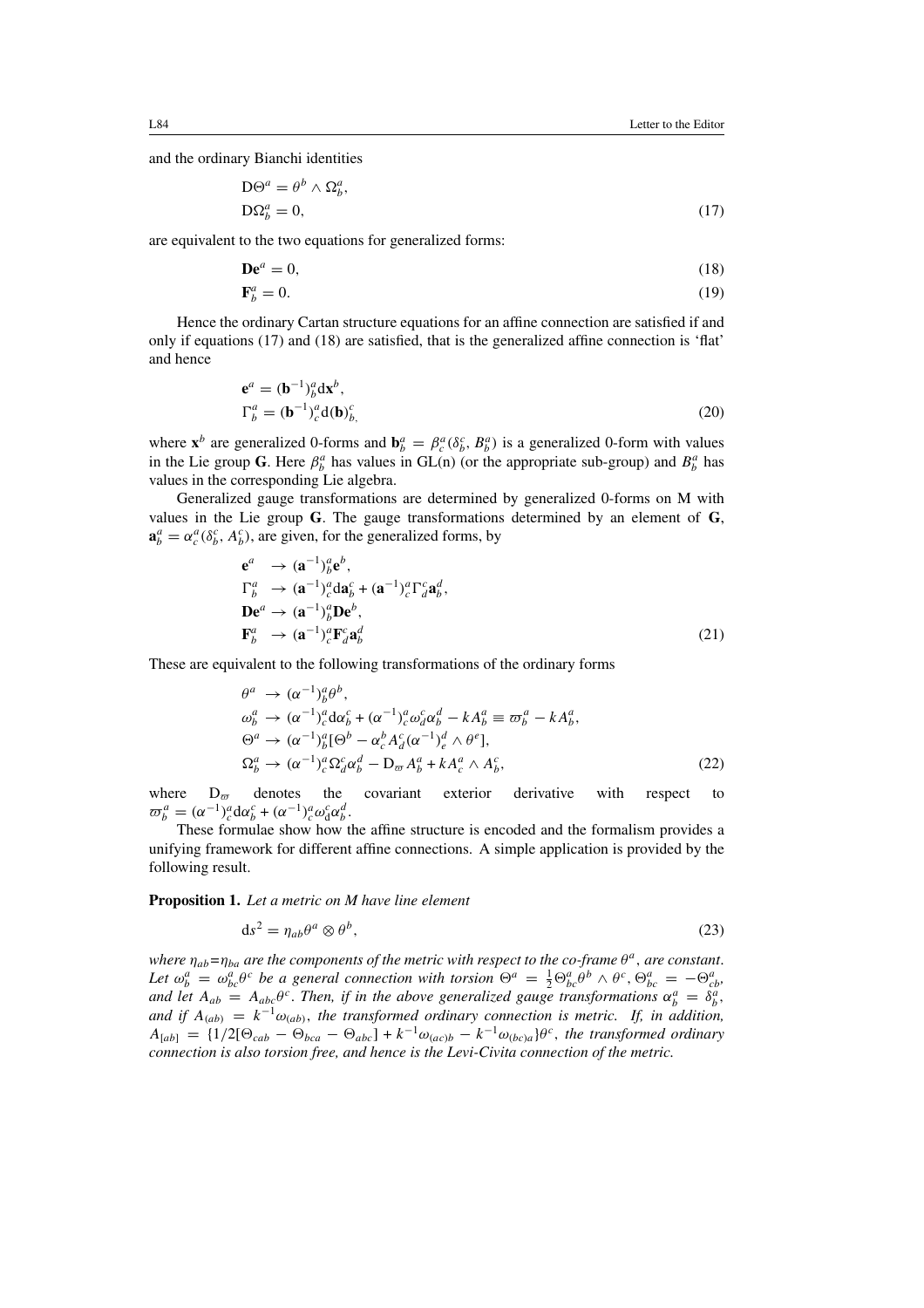It is also straightforward to define generalized connections on principal and associated bundles. Rather than pursue that line in detail here, an illustration will be given in which generalized forms are used to provide a simple formulation of the (possibly complex) Einstein vacuum field equations in four dimensions. Here it will be assumed that k is not only non-zero *but also not equal to one*. Upper case Latin indices sum and range over 0-1 and are two-component spinor indices, [5]. Any 4-metric on a four dimensional manifold M can be written, locally, in the form

$$
ds^2 = \alpha_A \otimes \beta^A + \beta^A \otimes \alpha_A, \tag{24}
$$

where,  $\alpha^A$  and  $\beta^A$  are spinor-valued 1-forms on M. Define the two generalized spinor valued 1-forms

$$
\mathbf{r}^{A} \equiv (\alpha^{A}, -k^{-1}\mu^{A}), \n\mathbf{s}^{A} \equiv (\beta^{A}, k^{-1}\nu^{A}),
$$
\n(25)

and the generalized  $sl(2, C)$ -valued connection 1-form

$$
\Gamma_B^A = (\omega_B^A, -\Omega_B^A),\tag{26}
$$

where

$$
\Omega_B^A = \mathrm{d}\omega_B^A + \omega_C^A \wedge \omega_B^C,\tag{27}
$$

and  $\omega_B^A$  is an ordinary sl(2,*C*)-valued connection 1-form. The sl(2,*C*)-valued curvature 2-form of  $\Gamma_B^A$  is given by

$$
\mathbf{F}_B^A = \mathbf{d}\Gamma_B^A + \Gamma_C^A \wedge \Gamma_B^C = ([1-k]\Omega_B^A, 0). \tag{28}
$$

Then it can be seen directly, or from [6], (see also [7]), that the metric is Ricci flat if and only if the generalized spinor valued 1-forms  $\mathbf{r}^A$  and  $\mathbf{s}^A$  have vanishing generalized exterior covariant derivatives, and the symmetric part of their generalized exterior product is an ordinary 2-form. That is, the metric is Ricci flat if and only if  $\mathbf{r}^{(A} \wedge \mathbf{s}^{B)}$  are ordinary 2-forms and

$$
\mathbf{Dr}^{A} \equiv \mathrm{d}\mathbf{r}^{A} - \mathbf{r}^{B} \wedge \Gamma_{B}^{A} = 0,
$$
  

$$
\mathbf{Ds}^{A} \equiv \mathrm{d}\mathbf{s}^{A} - \mathbf{s}^{B} \wedge \Gamma_{B}^{A} = 0.
$$
 (29)

Here **D** is the generalized covariant exterior derivative determined by  $\Gamma_B^A$ . These conditions encode the Ricci flatness of the metric and ensure that  $\omega_B^A$  is the anti-self dual part of the Levi-Civita spin connection. Imposition of the usual reality conditions leads to the real Einstein equations. (Equations (29) are formally similar to the first order equations used by Plebanski [8], in his analysis of half-flat geometries.)

In conclusion it should be noted that the concept of a generalized  $p$ -form discussed above is a special case of a broader generalization in which generalized  $p$ -forms are represented by  $n + 1$ -tuples of ordinary forms. Using the type of notation introduced by Sparling and mentioned above, on an *n* dimensional manifold assume that *n* minus one-forms  $\zeta_a$  exist and satisfy the conditions,

$$
S_1 \wedge S_2 \cdots \wedge S_n \neq 0,
$$
  
\n
$$
d_{S_a} = k_a,
$$
  
\n
$$
k_a
$$
constants,  $a = 1...n$ . (30)

Now define a generalized  $p$ -form to be

$$
\stackrel{p}{\mathbf{a}} = \stackrel{p}{\alpha} + \stackrel{p+1}{\alpha}^{q_1} \wedge \varsigma_{a_1} + \dots \stackrel{n}{\alpha}^{n_1 a_2 \dots a_{n-p}} \wedge \varsigma_{a_1} \wedge \varsigma_{a_2} \dots \wedge \varsigma_{a_{n-p}}
$$
(31)